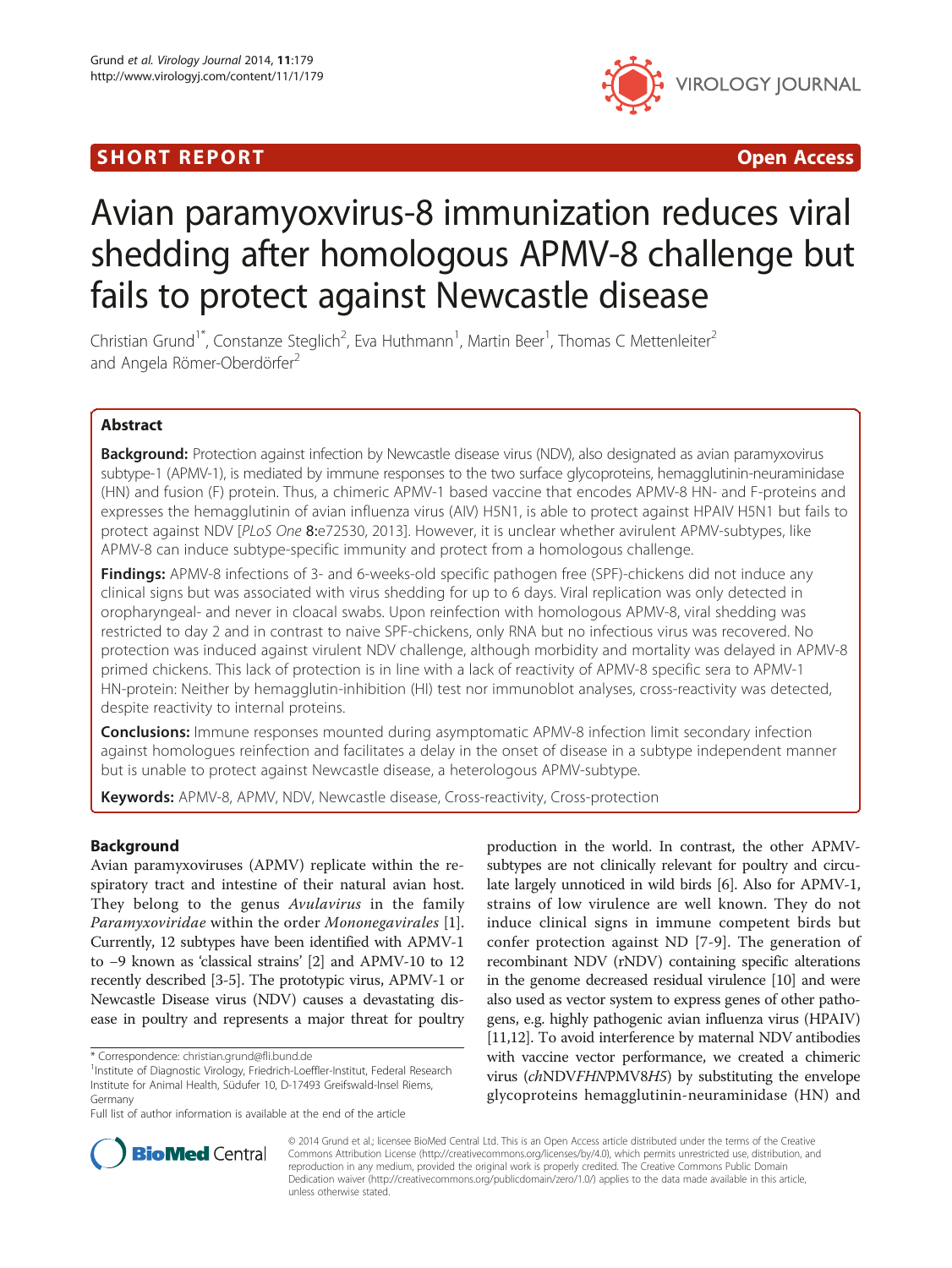<span id="page-1-0"></span>fusion protein (F) of NDV by those of APMV-8 and expressing H5 of HPAIV [\[13\]](#page-4-0). APMV-8 was chosen as donor of HN and F because of its apathogenicity for poultry [[14](#page-4-0)], description of only weak cross-reactivity between APMV-1 and APMV-8 [[15,16](#page-4-0)] and low prevalence [[17-19\]](#page-4-0). Vaccination with this chimeric vector HPAIV-H5-vaccine resulted in efficient protection against HPAIV H5N1 infection in chickens with NDV specific maternal antibodies (MDA) [[1\]](#page-4-0). However, evasion from maternal NDV antibodies was accompanied by a lack of protection against ND. This observation corresponds to investigations by Nayak et al. [[20\]](#page-4-0) describing absence of protection against NDV challenge after APMV-8 infection. The serological data of the vaccination experiments with chNDVFHNPMV8H5 as well as the APMV-8 infection suggested that APMV-8 glycoproteins were immunogenic in the host. However, it remained unclear whether an APMV-8 immune response was sufficient to induce protection against homologous APMV-8 challenge. Here we describe a set of animal experiments

demonstrating, that APMV-8 infection does not prevent subsequent reinfection with homologous APMV-8 but limits viral shedding.

# Materials and methods

## Animal experiments

Chickens from SPF-eggs (LAH, Cuxhaven), hatched at the FLI were infected oculo-nasally at 3 weeks of age with 0.1 ml of APMV-8/goose/Delaware/1053/76 containing  $10^6$  TCID<sub>50</sub> (n = 18). Two days post infection (dpi) two naive chickens were introduced as sentinel birds. On each of day 2, 4, 6 and 21 dpi two inoculated chickens were sacrificed and indicated internal organs were tested for APMV-8 by RT-qPCR (primer probe sequence see Additional file [1:](#page-4-0) Table S1). Three weeks after initial infection, groups were divided, one being challenged oculo-nasally with NDV/Herts33/56  $(10^6$  EID<sub>50</sub>/animal) and the other re-infected oculo-nasally with APMV-8/ goose/Delaware/1053/76 ( $10^6$  TCID<sub>50</sub>/animal). In addition, each of the two viruses at the same dose and route was



Figure 1 Oropharyngeal APMV-8 shedding. Shedding of APMV-8 was tested at indicated days after infection of 3-weeks- (A) and 6-weeks-(B) old naive SPF-chickens or after reinfection (C) 3 weeks after priming. Boxplots represent results of APMV-8 specific RT-qPCR with infectivity equivalents (IEQ) derived from a standard curve prepared for each PCR-run. Testing for viral RNA was done by nucleocapsid protein (NP) specific RT-qPCR following a published protocol [\[11\]](#page-4-0) with APMV-8 specific primer and probes. Numbers indicate the number of animals per group that tested positive for infectious virus on LMH cells as described previously [[22](#page-5-0)]. Differences between time-points and groups were statistically tested by appropriate Wilcoxon-tests for paired and unpaired data respectively and labeled with specific symbols. Bonferroni correction was applied in case of multiple testing. The global significance level was 0.05. All calculations were performed using R software [\[23\]](#page-5-0), version 2.13.0(2011-04-13).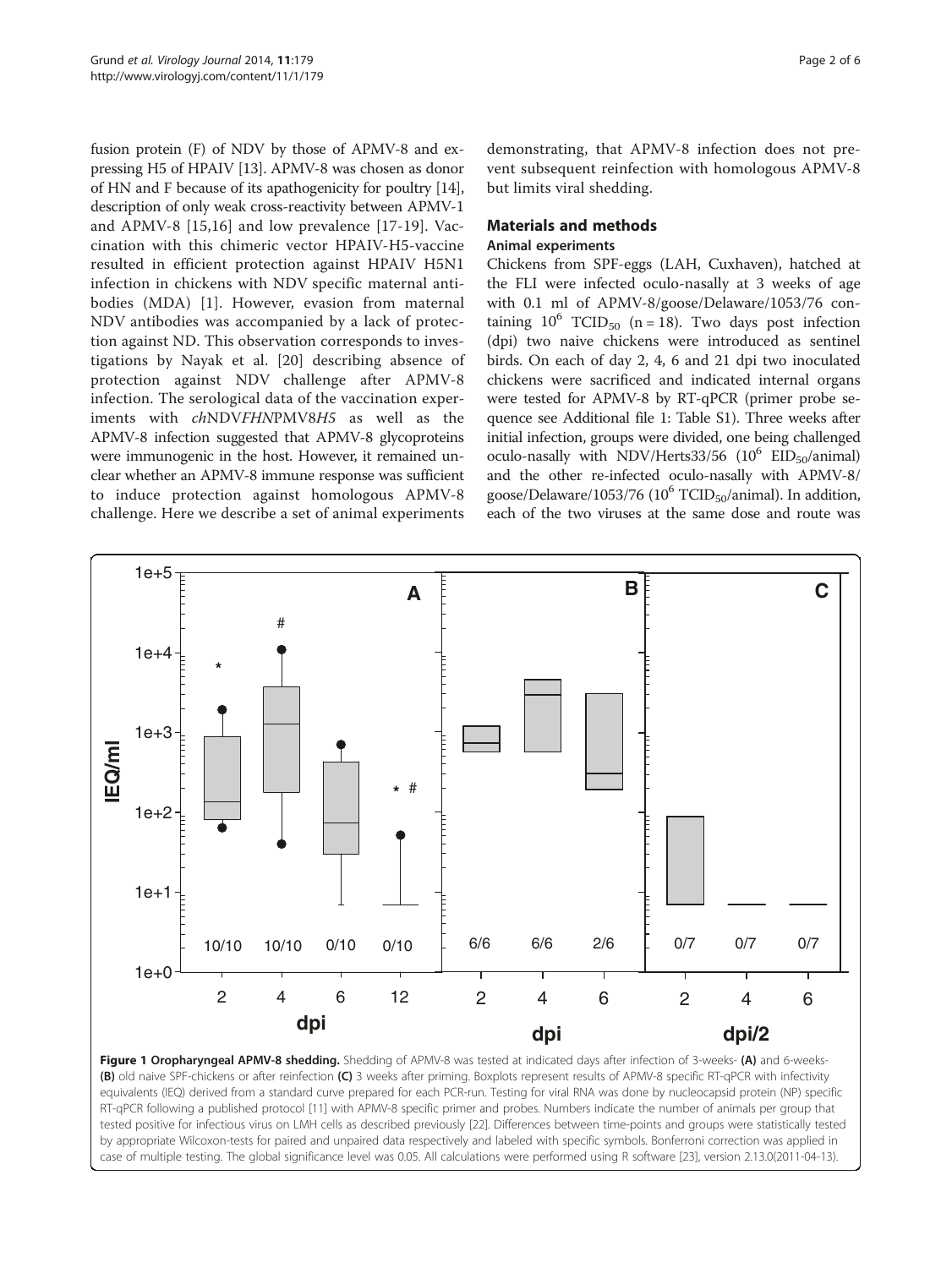<span id="page-2-0"></span>administered to 6 naive chickens from the same hatch. Animals were scored daily according their clinical condition  $(0 = \text{ healthy}; 1 = \text{sick}; 2 = \text{dead})$  and clinical index was calculated analogous to determining intracerebral pathogenicity index (ICPI). At indicated time intervals post infection either oropharyngeal and cloacal swabs (primary infection) or combined oropharyngeal and cloacal swabs were taken for virus detection. Heparinised blood samples were obtained from all animals before vaccination, before challenge- or reinfection as well as from all surviving birds at the end of the observation period, and were tested for NDV- and APMV-8-specific antibodies using the hemagglutination inhibition (HI) assay [\[21](#page-4-0)]. All animal experiments were carried out in BSL3 experimental animal facilities and had been approved by the animal welfare committee (LALLF M-V/TSD/7221.3-1.1-053/10). See Additional file for specification of viruses (Additional file [2](#page-4-0): Table S2) and APMV-subtype specific sera with their degree of cross-reactivity (Additional file [3:](#page-4-0) Table S3).

## Results and discussion

## APMV-8 infection

Primary APMV-8 infection was conducted in 3-weeksold SPF chickens by installation of  $10^6$  TCID<sub>50</sub> of APMV-8/goose/Delaware/1053/76 into the eye and nasal cavity. Virus shedding was detected in oropharyngeal swabs of all ten investigated animals on days 2 and 4 pi, positive by RT-qPCR (Figure [1](#page-1-0)) as well as virus isolation. Later, the amount of viral RNA declined and the number of chickens shedding virus decreased to 8 and 1 on day 6 and 12, respectively. In these later swab samples, virus isolation was not successful. Virus was never detected in cloacal swabs, neither by RT-qPCR nor by virus isolation. These results of confined virus replication paralleled the observation that virus RNA was not detected in lung, liver, kidney or pancreas by RT-qPCR testing two animals sacrificed on day 2, 4, 6 and 21 pi each. Viral RNA was detected in the proventriculus of one chicken on day 2 and 4 dpi (300 and 180 genome equivalents (GEQ)/ml respectively) and in the duodenum on day 4 pi (160 GEQ/ml). Detection of a minute amounts RNA in the upper digestive tract but never in feaces points to degraded viral products rather than virus replication within these organs. These data are in agreement with observations by Kim et al. [\[14](#page-4-0)] detecting APMV-8 in trachea but not lung, spleen or brain of three birds sampled at day 4 after infection. Like in the former experiments, all APMV-8 infected chickens remained healthy over the entire observation period and developed like uninfected hatch mates. However, virus replication was sufficient to transmit APMV-8 to both sentinel chickens: Testing serum 21 dpi, both sentinels had seroconverted.

All APMV-8-inoculated animals seroconverted within the first week after infection and antibody titers rose to



samples were taken at indicated time points after primary infection of 3-weeks- (A) and 6-weeks- (B, control) old naive SPF-chickens or after secondary APMV-8-infection (B, re-inf.), 3 weeks after priming. Boxplots represent HI titers, numbers indicate the number of seropositive animals per group (HI-titer >3).

up to 8 (arithmetic mean  $\varnothing$  6.9 ± 0.7) and 10 ( $\varnothing$  8.6 ± 1.0) log2 two and three weeks post infection, respectively (Figure 2). Cross-reactivity of APMV-8 specific immune sera to APMV-1 HN was neither observed by HI (data not shown) nor immunoblot analyses (Figure 3).



APMV-1 proteins. Gradient purified APMV-1 strain Clone 30 were lysed, and proteins were separated by SDS-PAGE, transferred on nitrocellulose and probed by IgY-specific POD conjugated sera as described previously [[24](#page-5-0)]. Identity of proteins is indicated on the right, molecular weights of marker proteins (PEQLAB™ prestained protein marker IV) are indicated on the left. Lane 1–10 show results of hyperimmune sera raised against APMV-1 (1), APMV-2 (2), APMV-3 /P (3), APMV-3/T (4), APMV-4 (5), APMV-6 (6), APMV-7 (7), APMV-8 (8), APMV-9 (9) and PPMV-1 (10), respectively. Sera from naive chickens did not result in any band (data not shown).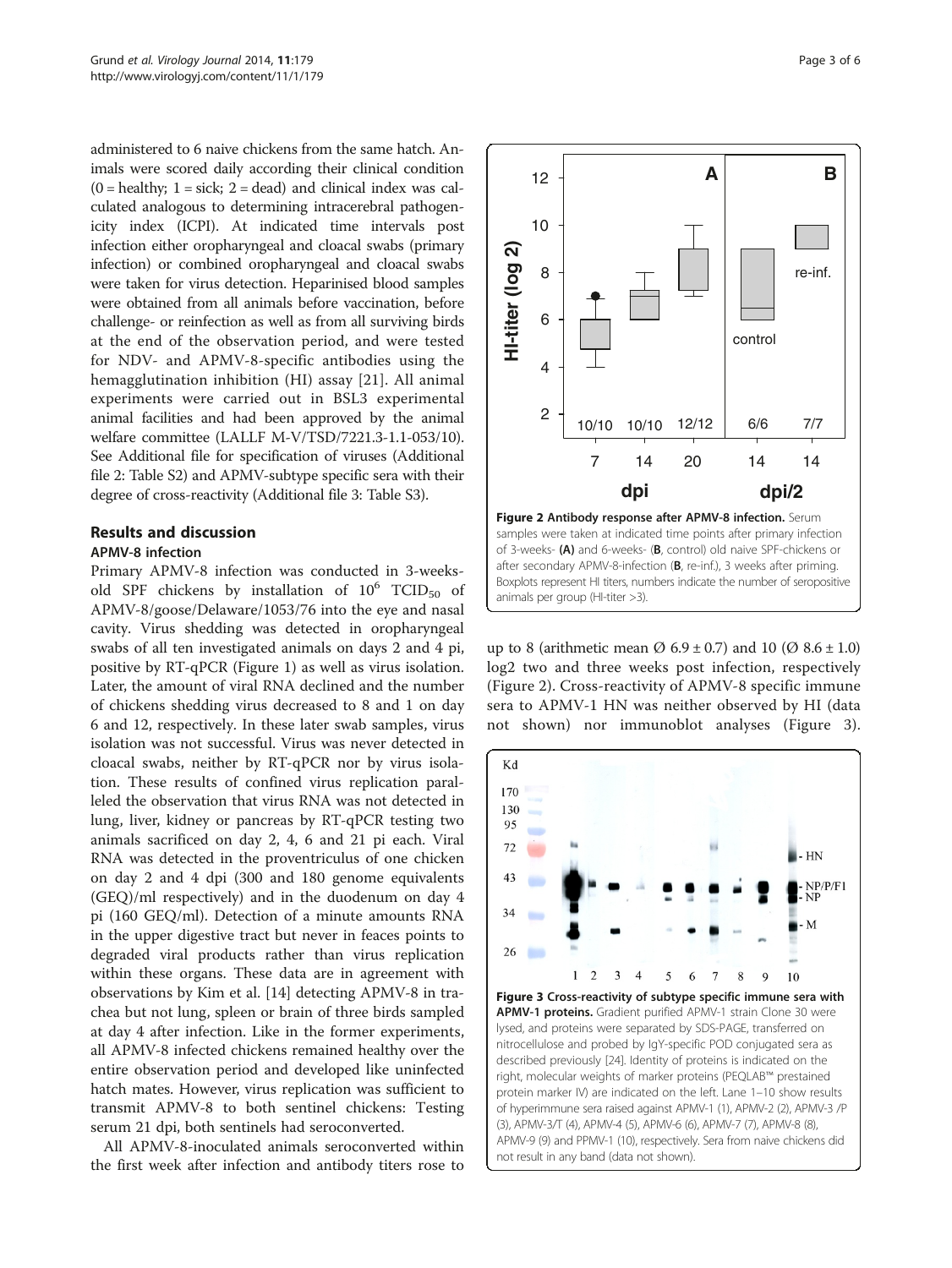However, immunoblot analyses revealed cross-reactivity predominantly directed against internal virion proteins (Figure [3](#page-2-0); identification of proteins see Additional file [4](#page-4-0): Figure S1). Beside reactivity to the matrix (M) protein, a protein band of about 50–55 kD was reproducibly detected. Due to only minor differences in molecular weight amongst NP, P and the F1 subunit of the F protein, further differentiation of antibody specificity was not possible.

Three weeks after the initial experiment, five APMV-8 infected chickens and one sentinel animal, now six weeks old, were reinfected with  $10^6$  TCID<sub>50</sub> of homologous APMV-8 strain. In addition, a group of six chickens from the same hatch but kept separately, were APMV-8 infected. As anticipated, birds inoculated with APMV-8 did not develop clinical signs but virus shedding was detected in naive 6-weeks-old chickens from day 2 pi by RT-qPCR as well as by virus isolation comparable to shedding observed before in the 3-weeks-old animals. In contrast, in animals with previous exposure to APMV-8, virus was only detected in 3 out of 6 (47, 89 and 12087 infectivity equivalents/ml) inoculated chickens on day 2 pi and only by RT-qPCR (Figure [3\)](#page-2-0). The chickens that served as sentinel for the first infection remained virus negative in all tested samples. After APMV-8 reinfection, a slight increase in antibody titer was observed, supporting the notion of limited virus-replication. It is interesting to note, that age of the animal has apparently little effect on virus replication, since virus shedding (Figure [3](#page-2-0), A and B) and antibody response (Figure [1](#page-1-0), A and B control) in 3- and 6 weeks-old chickens were comparable.

## Heterologous NDV-challenge

APMV-8 preinfected  $(n = 6)$  and naive chickens  $(n = 6)$ were challenged with NDV in parallel. All chickens suffered severe clinical disease and swab samples tested positive for virus on day 2 pch by APMV-1 specific RTqPCR [[10\]](#page-4-0) as well as by virus isolation (Figure 4). All naive SPF-chickens became sick on day 2 and were dead by day 3. In animals that had previously been infected by APMV-8, the onset of disease was significantly delayed ( $p = 0.01515$ ) with only one sick animal on day 2 pch and death of all chickens by day 5. Thus, clinical index of the group with APMV-8 preinfection was lower (1.36) compared to naive chickens (1.52) after NDVchallenge (Figure 4). These data support the conclusion that cross-reactivity between internal proteins has little effect on the clinical outcome after a heterologous NDV challenge, but is able to delay the clincal course. This is in agreement with earlier experiments of Nayak and colleagues [[20\]](#page-4-0): They observed mortality up to day 11 in APMV-8 preinfected chickens, compared to 9 days in non-immunized control chickens, and one out of five chickens survived challenge with 200 chicken lethal dose  $_{50}$  (CLD<sub>50</sub>) of virulent NDV strain Texas-GB. It is interesting to note, that also after vaccination with chimeric



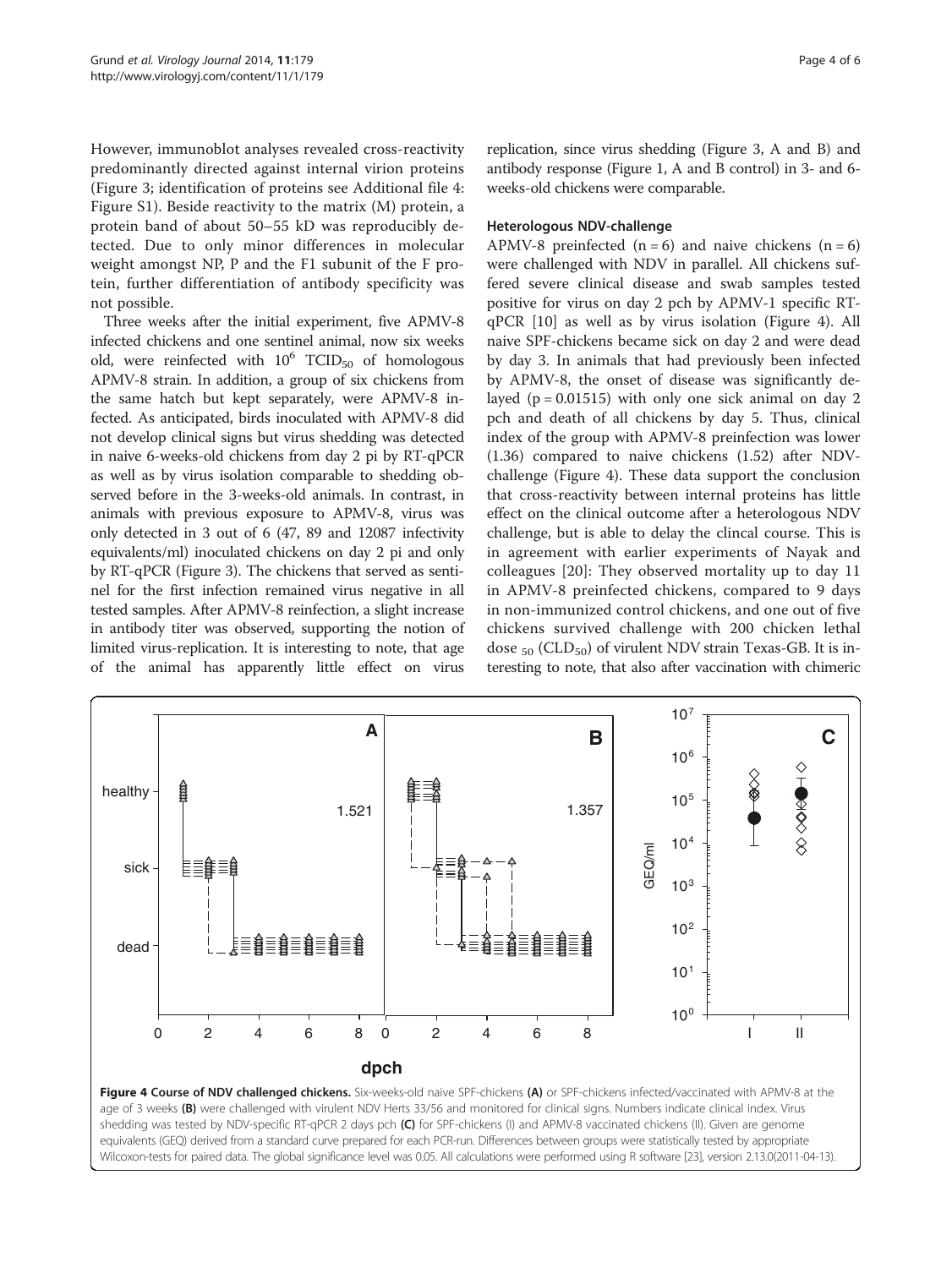<span id="page-4-0"></span>APMV-1/APMV-8 vector vaccine (chNDVFHNPMV8H5) a comparable delay of 2 days in the clinical course of ND was observed applying the same NDV challenge model [13]. Apparently, this effect of retarded clinical onset of disease is independent of the subtype. Whether this effect is associated to cross-reactivity to internal proteins needs further elucidation.

## **Conclusions**

Active local replication of APMV-8 induced an immune response efficacious to limit APMV-8 reinfection but unable to protect against heterologous APMV-1 subtype.

## Additional files

[Additional file 1: Table S1.](http://www.biomedcentral.com/content/supplementary/1743-422X-11-179-S1.doc) Primers and probe for APMV-8 NP-specific RT-qPCR.

[Additional file 2: Table S2.](http://www.biomedcentral.com/content/supplementary/1743-422X-11-179-S2.doc) Specification and source of viruses. 1 APMV-8 strain at the FLI was obtained in 1992 and working stocks for sequencing and animal experiments were derived form the 5th and 6th passage in SPF-chicken eggs. Genome was sequenced by Müller et al. (Acc. Nr. FJ 619036). Compared to published sequences by Paldurai et al. [[25](#page-5-0)] (Acc. Nr. FJ 515863) 512 Single Nucleotide Polymorphism (SNP) are evident compared to 21 SNP to pintail/Wakuya/20/78; FJ215864, [\[25\]](#page-5-0).

[Additional file 3: Table S3.](http://www.biomedcentral.com/content/supplementary/1743-422X-11-179-S3.doc) Cross-reactivity of APMV-subtypes tested by hemagglutination-inhibition test. Sera were produced by immunizing six-week-old SPF chickens with beta propriolactone (0.05% v/v) inactivated virus containing allantoic fluid emulsified with Freudschen adjuvant (Sigma). Sera were taken two weeks after the last of three immunizations and stored at −20°C. Results are given as log2 titer.

[Additional file 4: Figure S1.](http://www.biomedcentral.com/content/supplementary/1743-422X-11-179-S4.ppt) Identification of specific APMV-1 proteins. Gradient purified APMV-1 strain Clone 30 were lysed, and proteins were separated by SDS-PAGE, transferred on nitrocellulose and probed by IgY-specific POD-conjugated sera as described previously [\[24\]](#page-5-0). Identity of proteins is indicated on the right, molecular weights of marker proteins (PEQLAB™ prestained protein marker IV) are indicated on the left. Lanes show results of chicken serum raised against PPMV-1 (1), monoclonal antibodies directed against NP- (2), P- (3); HN-protein( 4) and monospecific rabbit serum raised against F-protein (5).

## Competing interests

The authors declare that they have no competing interests.

### Authors' contributions

CG planned and carried out the animals experiments, analyzed test results and wrote the manuscript, CS assisted with animals experiments, performed the laboratory testing and analyses of the data, EH performed immunoblot analyses, MB helped in analyzing the data and preparation of the manuscript, TCM edited the manuscript; AR planned experiments and drafted the manuscript. All authors read and approved the final manuscript.

### Acknowledgments

We like to thank Cornelia Illing for excellent technical assistance, Dr. Mario Ziller for sophisticated statistical analysis and our colleagues from the animal core facility (ATB) for diligent taking care of the animals.

### Author details

<sup>1</sup>Institute of Diagnostic Virology, Friedrich-Loeffler-Institut, Federal Research Institute for Animal Health, Südufer 10, D-17493 Greifswald-Insel Riems, Germany. <sup>2</sup>Institute of Molecular Virology and Cell Biology, Friedrich-Loeffler-Institut, Federal Research Institute for Animal Health, Südufer 10, D-17493 Greifswald-Insel Riems, Germany.

### Received: 19 June 2014 Accepted: 27 September 2014 Published: 8 October 2014

## References

- 1. Wang LF, Collins PL, Fouchier RAM, Kurath G, Lamb RA, Randall RE, Rima BK: Paramyxoviridea. In Virus Taxonomy: Ninth Report of the International Committee on Taxonomy of Viruses. Edited by King AMQ, Adams MJ, Carstens EB, Lewkowitz EJ. London: Elsevier; 2012:672–685.
- 2. Alexander DJ: Newcastle disease and other avian paramyxoviruses. Rev Sci Tech 2000, 19:443–462.
- 3. Briand FX, Henry A, Massin P, Jestin V: Complete genome sequence of a novel avian paramyxovirus. J Virol 2012, 86:7710.
- 4. Miller PJ, Afonso CL, Spackman E, Scott MA, Pedersen JC, Senne DA, Brown JD, Fuller CM, Uhart MM, Karesh WB, Brown IH, Alexander DJ, Swayne DE: Evidence for a new avian paramyxovirus serotype 10 detected in rockhopper penguins from the Falkland Islands. J Virol 2010, 84:11496-11504.
- 5. Terregino C, Aldous EW, Heidari A, Fuller CM, De Nardi R, Manvell RJ, Beato MS, Shell WM, Monne I, Brown IH, Alexander DJ, Capua I: Antigenic and genetic analyses of isolate APMV/wigeon/Italy/3920-1/2005 indicate that it represents a new avian paramyxovirus (APMV-12). Arch Virol 2013, 158:2233–2243.
- 6. Alexander DJ: In Newcastle disease and other avian Paramyxoviridae infections. Diseases of poultry. 10th edition. Edited by Calnek BW. Ames: (Mosby-Wolfe iowa State University Press; 1997:541–569.
- 7. Goldhaft TM: Historical note on the origin of the LaSota strain of Newcastle disease virus. Avian Dis 1980, 24:297–301.
- 8. Hanson RP, Brandly CA: Identification of vaccine strains of Newcastle disease virus. Science 1955, 122:156–157.
- 9. Hitchner SB: Serendipity in science-discovery of the B-1 strain of Newcastle Disease virus. Avian Dis 1975, 19:215–223.
- 10. Ramp K, Topfstedt E, Wäckerlin R, Höper D, Ziller M, Mettenleiter TC, Grund C, Römer-Oberdörfer A: Pathogenicity and immunogenicity of different recombinant Newcastle disease virus clone 30 variants after in ovo vaccination. Avian Dis 2012, 56:208–217.
- 11. Schröer D, Veits J, Grund C, Dauber M, Keil G, Granzow H, Mettenleiter TC, Römer-Oberdörfer A: Vaccination with Newcastle disease virus vectored vaccine protects chickens against highly pathogenic H7 avian influenza virus. Avian Dis 2009, 53:190–197.
- 12. Veits J, Wiesner D, Fuchs W, Hoffmann B, Granzow H, Starick E, Mundt E, Schirrmeier H, Mebatsion T, Mettenleiter TC, Römer-Oberdörfer A: Newcastle disease virus expressing H5 hemagglutinin gene protects chickens against Newcastle disease and avian influenza. Proc Natl Acad Sci USA 2006, 103:8197–8202.
- 13. Steglich C, Grund C, Ramp K, Breithaupt A, Höper D, Keil G, Veits J, Ziller M, Granzow H, Mettenleiter TC, Römer-Oberdörfer A: Chimeric Newcastle Disease Virus Protects Chickens against Avian Influenza in the Presence of Maternally Derived NDV Immunity. PLoS One 2013, 8:e72530.
- 14. Kim SH, Xiao S, Shive H, Collins PL, Samal SK: Replication, neurotropism, and pathogenicity of avian paramyxovirus serotypes 1–9 in chickens and ducks. PLoS One 2012, 7:e34927.
- 15. Cloud SS, Rosenberger JK: Characterization of nine avian paramyxoviruses. Avian Dis 1980, 24:139–152.
- 16. Lipkind M, Shihmanter E: Antigenic relationships between avian paramyxoviruses. I. Quantitative characteristics based on hemagglutination and neuraminidase inhibition tests. Arch Virol 1986, 89:89–111.
- 17. Dormitorio TV, Giambrone JJ, Guo K, Hepp GR: Detection and characterization of avian influenza and other avian paramyxoviruses from wild waterfowl in parts of the southeastern United States. Poult Sci 2009, 88:851–855.
- 18. Goekjian VH, Smith JT, Howell DL, Senne DA, Swayne DE, Stallknecht DE: Avian influenza viruses and avian paramyxoviruses in wintering and breeding waterfowl populations in North Carolina, USA. J Wildl Dis 2011, 47:240–245.
- 19. Umali DV, Ito H, Katoh H, Ito T: Surveillance of Avian Paramyxovirus in Migratory Waterfowls in the San-in Region of Western Japan from 2006 to 2012. J Vet Med Sci 2014, 76:423–430.
- 20. Nayak B, Dias FM, Kumar S, Paldurai A, Collins PL, Samal SK: Avian paramyxovirus serotypes 2–9 (APMV-2-9) vary in the ability to induce protective immunity in chickens against challenge with virulent Newcastle disease virus (APMV-1). Vaccine 2012, 30:2220–2227.
- 21. CEC: Council Directive 92/66/EEC introducing Community measures for the control of Newcastle disease. Official Journal of the European Community L 1992, 260:1–20.